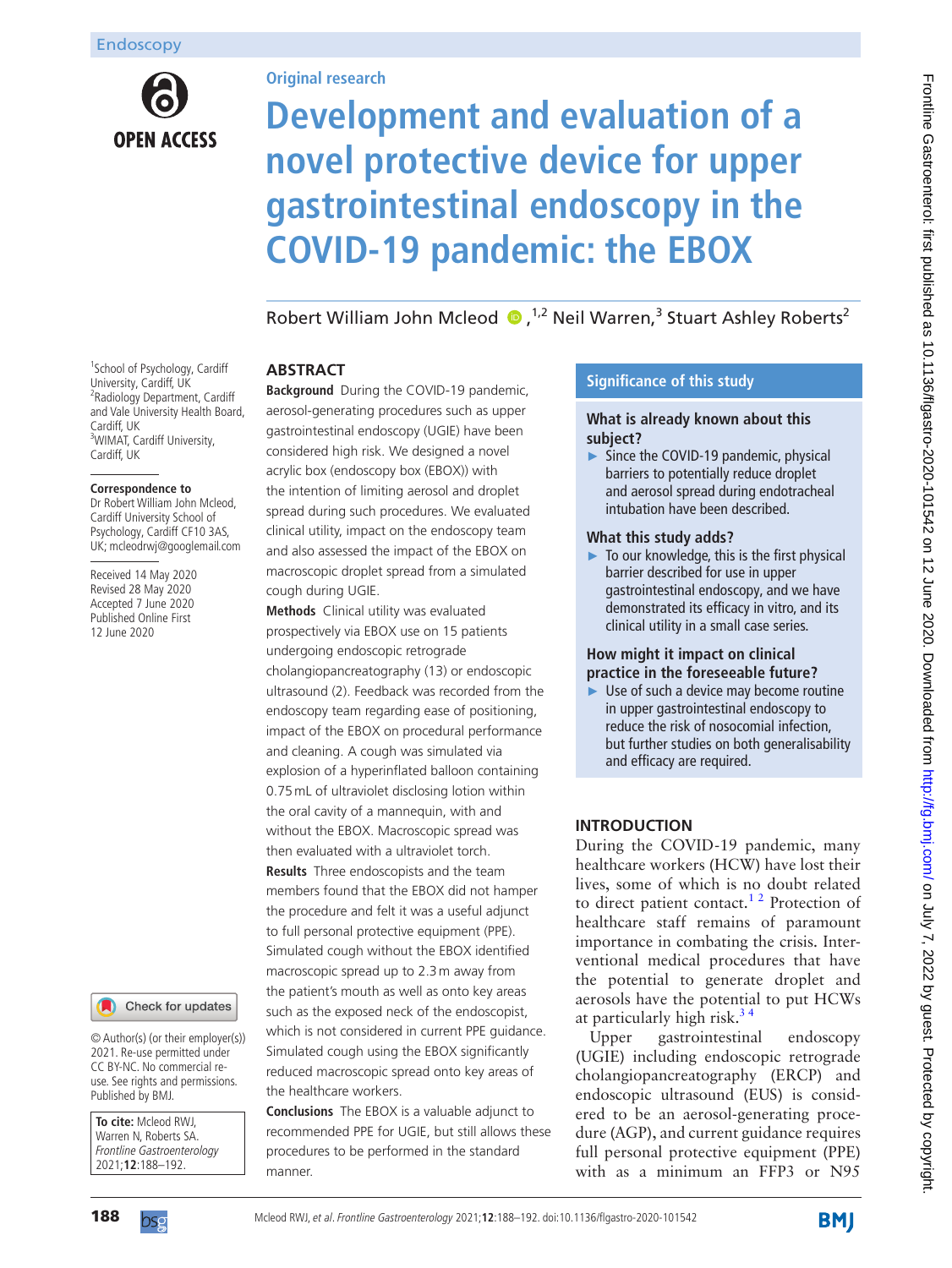mask.<sup>5 6</sup> Other protective equipment is also required including a full surgical gown covering the arms, torso and thighs, a plastic apron, face visor and gloves. The latter protect against droplets generated during intubation and extubation, particularly from retching and coughing. $78$ 

The extent of droplet spread onto the PPE and elsewhere is not known during UGIE but it is established that doffing errors can occur leading to self-contamination.<sup>[9](#page-4-4)</sup> Droplet spread is likely to occur at various stages of UGIE but particularly, during intubation and extubation.

The authors became aware of the intubationbox. com project in the USA (personal communication, Prof Trisha Greenhalgh, CEBM Oxford), which has subsequently been published.<sup>[10](#page-4-5)</sup> Embedded in the website was a video of an experiment to simulate a cough during endotracheal intubation, demonstrating the effectiveness of a physical barrier.<sup>11</sup> We had a box built (DIPEC Plastics, Cardiff) to the exact specification on the website. Feedback from the anaesthetists was highly variable, but the majority were concerned with the relatively limited access and instability of the box on the bed or trolley.

With this in mind, our aim was to develop a physical barrier to reduce the amount of droplet spread onto the PPE of HCW during UGIE. Taking the stability and access issues into consideration, a new prototype box was designed and built with practical clinical utility in mind for UGIE procedures. Following feedback from endoscopy nursing staff and radiographic staff, a second prototype was built–The endoscopy box (EBOX). The EBOX, although open on its underside, has inward facing flanges which allow a sheet of acrylic to be inserted after placement. This sits over the flange but under the patient's head thus stabilising the box (preventing instability issues of the previous design). There are access ports cut into the acrylic box at the head end for the assistant and on the side for the endoscopist.

- ► Describe a new device (EBOX) for UGIE which may protect healthcare workers during the COVID-19 pandemic.
- ► Evaluate the effectiveness of the EBOX in containing droplets during a simulated cough, while evaluating the effectiveness of current PPE guidance with and without the EBOX.
- $\blacktriangleright$  Evaluate the clinical utility of the EBOX in a small series of complex endoscopy procedures—ERCP and EUS.

# **Methods**

We gained approval from the Medical Director of the Clinical Innovation Partnership between Cardiff University and Cardiff and Vale University Health Board, and the Executive Medical Director of Cardiff and Vale University Health Board to allow us to pursue this project with urgency during the COVID-19 pandemic. We sought and followed the advice provided by the Infection Prevention and Control Department at the University Hospital of Wales regarding safe cleaning and storage of the EBOX.

# **Clinical utility**

The EBOX prototype is seen in [figure](#page-1-0) 1A without application of disposable drapes, [figure](#page-1-0) 1B with draping of the assistants access window continuing to the cranial aspect of the endoscopist's access and [figure](#page-1-0) 1C with draping of the caudal end of the EBOX, containing the patient's torso and continuing to the caudal aspect of the endoscopist's access (3M Steri-Drape Fluoroscope Drape, 3M Medical Solutions Division, UK). This creates an inner pair of curtains at the endoscopist's access window. When the patient and the drapes are in the procedural position, a final drape is placed over this window and an access hole cut, to accommodate the endoscopist's right arm for intubation and extubation. Detailed information regarding our current recommendations for set-up, draping and cleaning can be found at [www.ebox.wales.](https://www.ebox.wales/)

All clinical procedures in the study were performed between the 20 April and 7 May 2020. Following

The purpose of this study is to:



<span id="page-1-0"></span>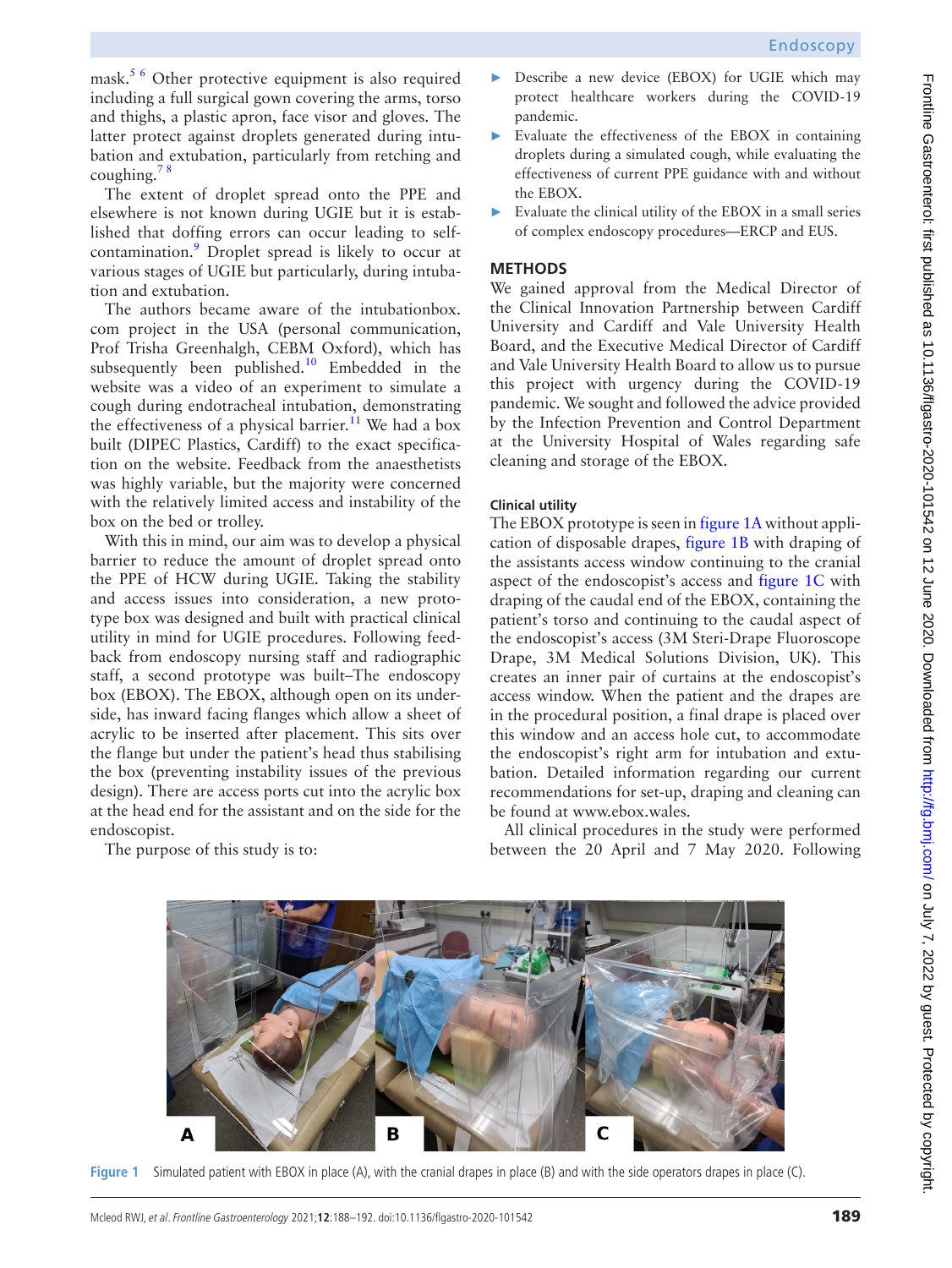## Endoscopy

prior verbal consent from 15 patients (13 ERCP, 2 EUS), the box was placed in position and the procedures performed in the usual fashion. Care was taken to cover the biopsy access channel with a swab, during guidewire exchange. At the end of each procedure, the EBOX was placed on the floor of the room, and the whole room was left fallow for 1hour according to local protocol. The EBOX was subsequently cleaned; the drapes were rolled with the contaminated side on the inside before removal and the EBOX cleaned with Clinell wipes for visible contamination, followed by Actichlor Plus solution (Ecolab, UK) at 10000 ppm according to local protocols.

Verbal feedback from the patients and endoscopy nursing staff for all procedures, and radiographic staff for ERCP, was then obtained. Further feedback was obtained from another two endoscopists who used the EBOX for three cases.

#### **Simulated cough experiment**

The laboratory study was performed on 27 April 2020. An endoscopy training mannequin (AC4, OGI Phantom, Adam, Rouilly, UK) was positioned in the usual left lateral position for UGIE. A cholangiogram catheter with a Luer lock at the caudal end (Taut, Teleflex Medical Europe) was fitted with a balloon at the open cranial end containing 0.75mL of UV disclosing lotion (GlitterBug Potion, Brevis Corporation, USA). Using biopsy forceps passed retrogradely up the oesophagus, the catheter was backloaded into the pharynx of the mannequin, followed by visual confirmation of the correct position with white and UV light. A 50mL syringe containing air was attached to the Luer lock and inflated until the balloon burst, crudely simulating a cough. This was performed with the endoscopist and airway assistant wearing the recommended PPE as described in the introduction with the addition of a surgical hat. Prior to any simulated cough, both operators were assessed with UV light in a darkened room for any unexpected contamination by UV disclosing solution.

The simulated cough was then performed with and without the EBOX in place, with both operators' arms inside the EBOX in the usual UGIE position. The spread of droplets following the balloon burst was illuminated with UV light in a darkened room to assess the distribution of the UV disclosing lotion.

#### **Results Clinical utility**

The box was stable in all of the procedures undertaken with good patient acceptability on an X-ray fluoroscopy table for ERCP and a standard trolley for EUS. The patients were reassured by positioning them first without the EBOX, then sliding the EBOX in place before applying the drapes. Drape application took less than 1min by the final case in the series, as the technique evolved. The endoscopist and the airway



**Figure 2** UV droplets visible on the inside roof of endoscopy box.

<span id="page-2-0"></span>assistant found no impairment to standard practice. Fluoroscopy images during ERCP could be obtained, although careful repositioning of the EBOX was required to ensure the top of the liver could be encompassed in the field of view. We rotated the image intensifier from portrait to landscape, to allow better positioning of the intensifier during ERCP.

All patients received conscious sedation (Midazolam and Fentanyl), delivered via an extension tube exiting the caudal end of the EBOX. Patient tolerance of the procedure was not impaired, and all cases were successfully completed. No patients described feeling claustrophobic while in the EBOX.

### **Simulated cough experiment**

There was no prior contamination by UV disclosing solution on the EBOX and drapes, either operator or the surrounding environment.

### **With the EBOX in position**

UV disclosing lotion was present on the internal surfaces of the EBOX and drapes particularly on the endoscopist's side but also on the airway assistant's side and the roof of the EBOX [\(figure](#page-2-0) 2).

UV disclosing lotion was also present on the right forearm and glove of the endoscopist, and the left forearm and glove of the airway assistant which were inside the EBOX. No UV disclosing lotion was seen on the left arm of the endoscopist outside the EBOX, or the right arm of the airway assistant inside the EBOX but behind the head.

No UV disclosing lotion was seen on the upper arms, torso, visor, head cover or mask of either operator. A small amount of UV disclosing lotion was seen on the lower aspect of the gown of both operators, presumably via the inferior aspect of the drapes which were not fixed. No UV disclosing lotion was seen on unprotected skin, in particular, the neck of the endoscopist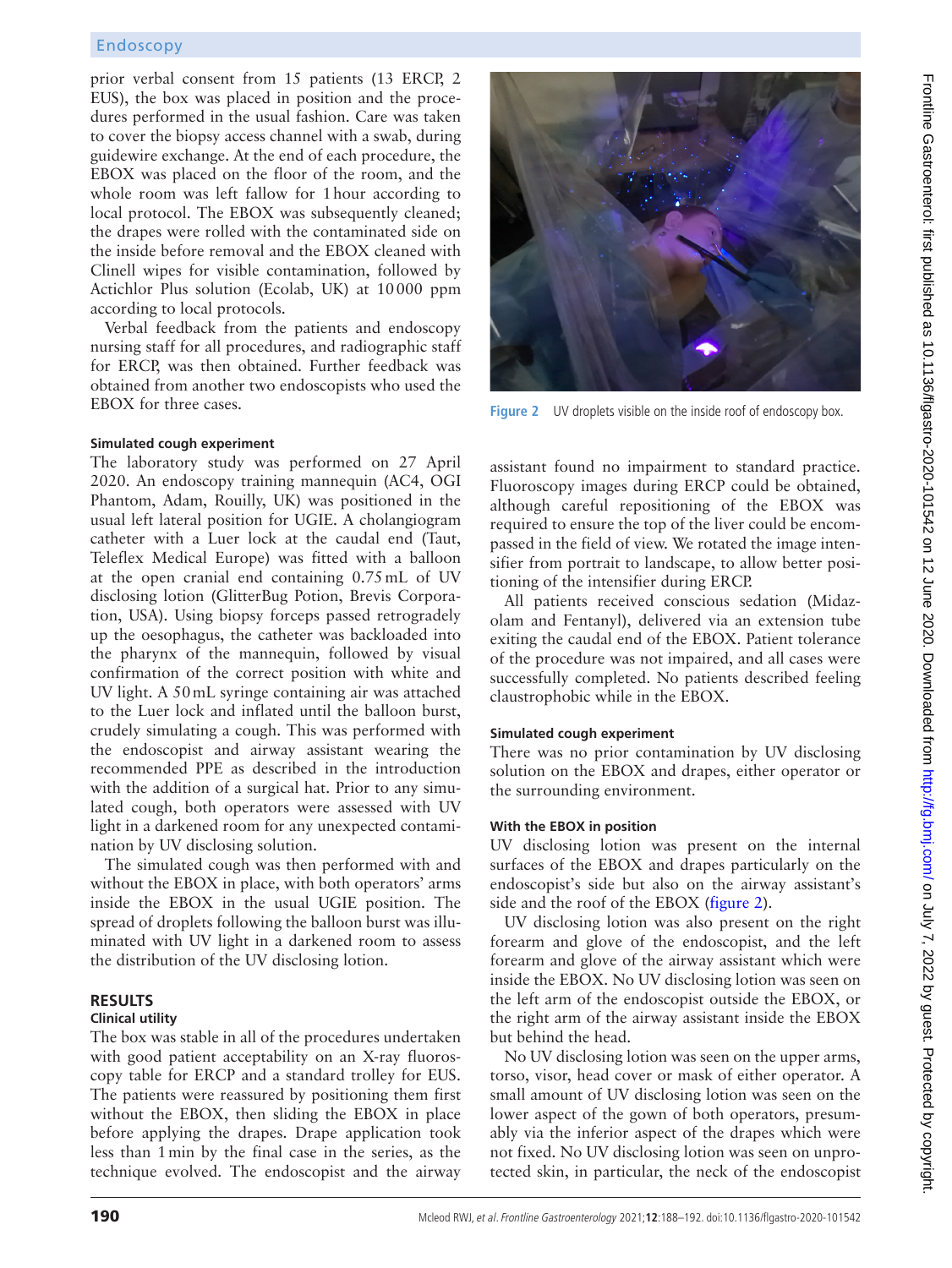

**Figure 3** UV droplet contamination over gown, exposed neck and under visor onto facemask following simulated cough without endoscopy box (arrows highlight macroscopic contamination).

<span id="page-3-0"></span>and airway assistant. No UV disclosing lotion was visible in the local environment.

#### **Without the EBOX in position**

Following the simulated cough, UV disclosing lotion was present on the forearms, upper arms, upper and lower torso, and visor of both operators. It was present on both gloves of the endoscopist, the control wheels of the endoscope and the left glove of the airway assistant. There was a significant volume of UV disclosing lotion on the uncovered neck of the endoscopist, under the full face visor onto the face mask ([figure](#page-3-0) 3). There was no UV disclosing lotion on the head of either operator. Further UV disclosing lotion was seen in the surrounding environment up to 2.3 m away.

## **Discussion**

This study has demonstrated two major findings; the EBOX is practical for clinical use, and is effective in significantly containing macroscopic droplet spread during a simulated cough.

In order to maximise clinical utility in the EBOX design, we noted the limitations described by Canelli *et al*, akin to the feedback received from our anaesthetic colleagues, and aimed to surpass these limitations.<sup>10</sup> Subsequently, others have described further limitations but fortunately we had already addressed those which may be relevant to UGIE.<sup>12</sup> We improved access by using plastic drapes over wide access ports in the acrylic, which allow greater freedom of movement by the operator when compared with small fixed circular holes for access. Stability of the EBOX was addressed by using the weight of the patient in the design as they rest on a support. This did not impair rapid removal of the box if there were an adverse event such as cardiac arrest. We rehearsed this with a volunteer in the EBOX

and it could be removed in less than a second. Fortunately, no such adverse events occurred in this small series.

We found that there was significant macroscopic droplet spread onto the endoscopist's neck without the EBOX in place. At the point of simulated cough, the endoscopist was looking at an endoscopy monitor, in keeping with standard practice; therefore, the neck was slightly extended. This likely explains the distribution of the UV disclosing lotion. Neck protection is not included in current Public Health England (PHE) PPE guidance for AGPs.<sup>[6](#page-4-8)</sup> If correct doffing procedures are followed to the letter, contamination on the HCW could remain. No neck protection or washing protocols are in place in any guidance, as far as we know.

The EBOX did not completely abolish macroscopic droplet spread outside the box. UV disclosing lotion was seen on the lower gown of both operators with the EBOX in place, presumably due to the lack of fixation inferiorly. As a consequence, we have now modified our protocol to address this by fixing the lower drapes. We also believe that the cough being partially contained will cause a loss of momentum in the cough particle cloud, reducing distance travelled and potentially the likelihood of any particle from settling.<sup>13</sup>

As we move into the deceleration and recovery phase of the pandemic, it is likely that more UGIE will be performed with anaesthetic throat spray only. From our experience, patients tend to gag and cough more in this situation. This may enhance the value of the box in protecting HCW. All of our procedures were performed with conscious sedation and all tolerated the presence of the EBOX well. Although further work on patient tolerance is required with UGIE using throat spray, the EBOX was in position and fully draped prior to delivery of sedation. Further studies are needed to evaluate generalisability, and these are in development in Wales.

There are limitations to this study: the lack of generalisability and the fact this remains a simulated cough but we are addressing the former, and further studies are required to evaluate the full efficacy. In the simulated cough experiment, we used a significantly smaller volume than previously described (0.75 mL of UV disclosing solution compared with 10 mL used by Canelli *et al*) in an effort to more realistically simulate a cough. $10$ 

While the findings from studies in Newcastle in the UK and Italy are encouraging for both the HCW community generally,  $14$  and endoscopy specifically,  $15$ the authors in these studies also recognise the limitations of their findings. COVID-19 is indiscriminate, and if this device saves the life of even one HCW, use of the EBOX is justified, particularly as it costs so little to produce  $(£60)$ . It is reusable, and the cost of the disposable drapes per case is approximately  $£6$ . While the authors consider that the EBOX has significant potential clinical utility, it is important to stress that